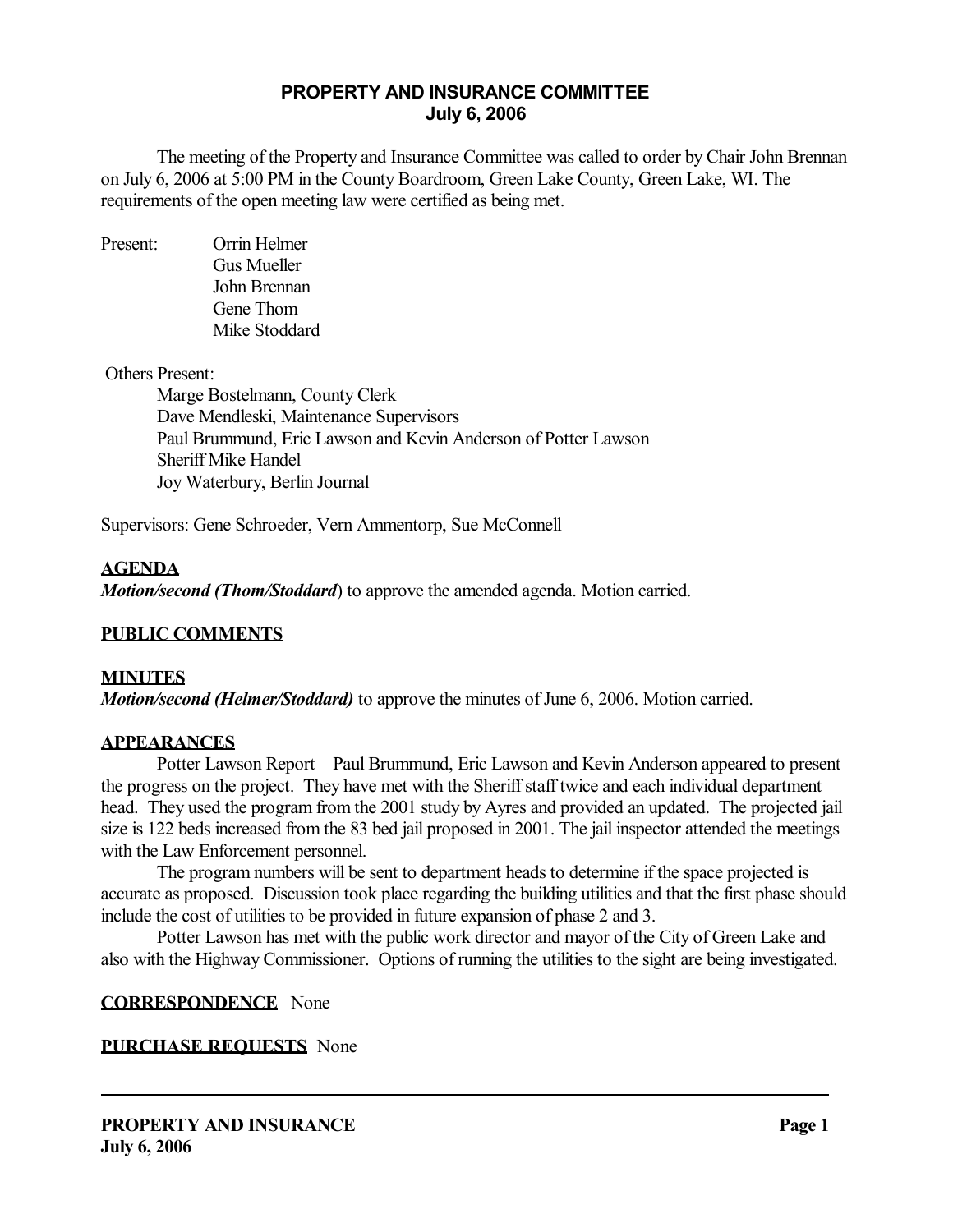## **BARN LIGHTS IN BEEF AND DAIRY BARNS**

 Discussion was held on the efficiency of the proposed lights and the heat that is generated by the lights.

*Motion/second(Helmer/Mueller)* to recommend to the Ag, Extension and Fair Committee to get a bid on new lights that would reduce the heat and P&I approves the installation of the lights prior to the Fair. Motion carried.

## **AIR QUALITY IN SHERIFF'S OFFICE**

 Law Enforcement has requested that the filters be changed more often. This is being done by maintenance.

## **AUCTION LIST FOR HIGHWAY EQUIPMENT**

The auction list from Highway was reviewed by the committee.

*Motion/second(Thom/Mueller)* to approve selling the Highway equipment at auction. Motion carried.

## **USE OF COUNTY PROPERTY** None

## **RESOLUTIONS/ORDINANCES** None

## **VOUCHERS**

 Vouchers were presented for Purchasing in the amount of \$13,866.17 and for the Maintenance Department in the amount of \$42,506.12

*Motion/second(Stoddard/Mueller)* to approve the Maintenance and Purchasing vouchers as presented. Motion carried.

#### **MAINTENANCE REPORT**

**Patented Key System:** Mendleski presented the price of a patented key system for all the courthouse doors. Kitz & Pfeils \$942 for courthouse keys. The cost of lock in janitorial supply closet would be \$345. Patented keys will be controlled by the County Clerks office. *Motion/second(Helmer/Mueller*) to approve the purchase of keys. Motion carried.

**Elevator Inspection:** The state inspector for the elevators was here for the yearly inspection, everything was okay at the time.

**Highway Shop I:** When the spring on the overhead door broke, the shaft on the opener was bent. A new opener plus six door openers were purchased.

**Water Test:** The water test from Dodge Memorial Park indicated the coliform level was safe and the nitrate levels were also safe.

**Fish:** All the fish from the ponds were put into Big Green Lake. There were approximately 25,000 Brown and 25,000 Lake trout. The only fish left are the Walleyes which are taken care of by the Walleyes for Tomorrow organization. The ponds are currently being used to test a new type of carp barrier.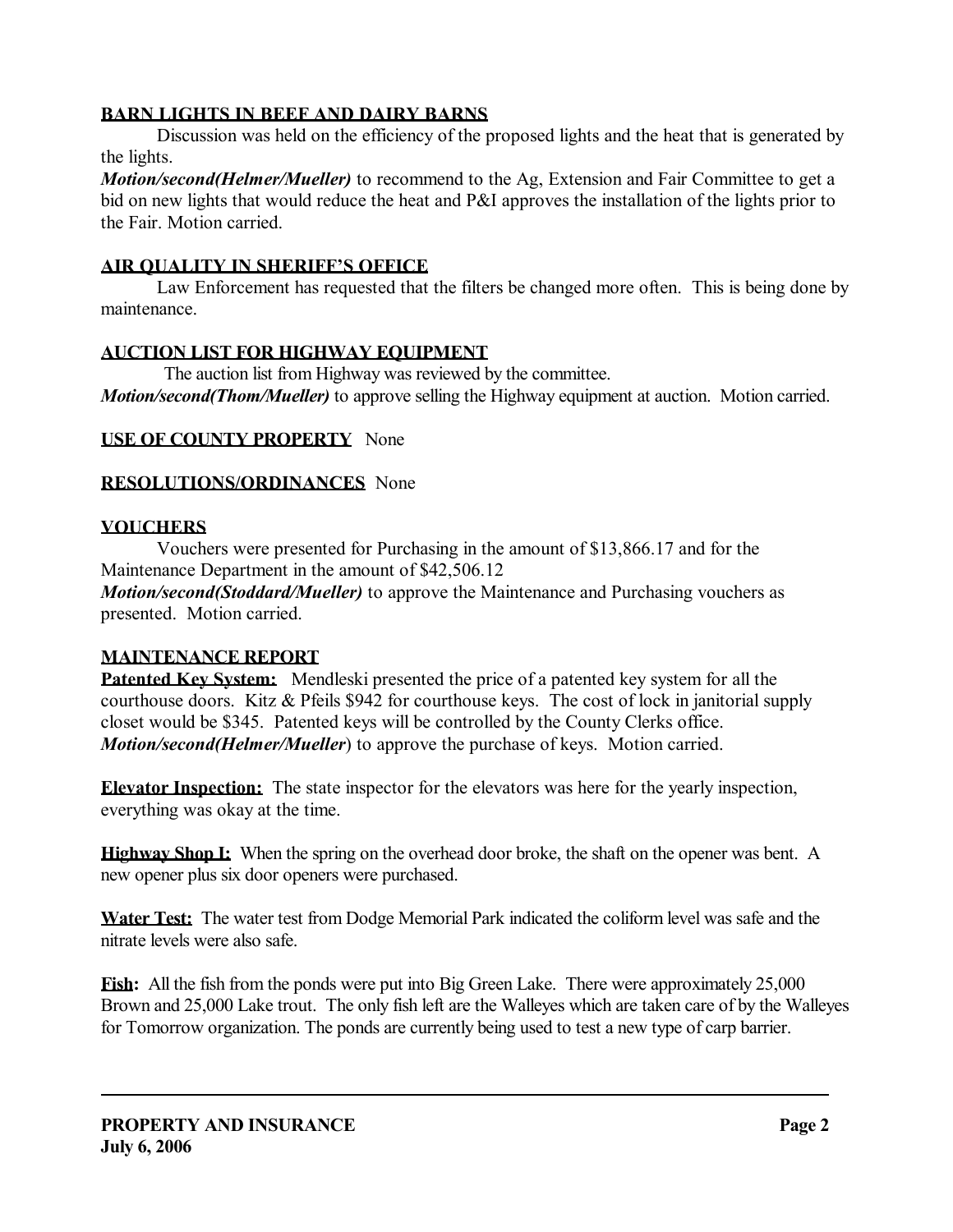**Air Conditioning in IT Room:** The compressor for the air conditioning in the IT room burned out. A spare backup compressor stored on the  $3<sup>rd</sup>$  floor was installed.

**Tree Damage:** We lost a large tree on the east side of the courthouse in a recent storm.

**Boat Launch**: The boat launch fees as of July  $5<sup>th</sup>$  is \$2129.95

**Summer Shirts**: The summer work shirts are in and the staff is wearing them.

**Sidewalk Replacement On East Side Of Courthouse**: The sidewalk replacement on the east side of the Courthouse will be completed by Thursday night. T & Associates provided information on repairing the steps on the east side of the Courthouse. Helmer is concerned that the steps are not up to code and questions if we can repair the steps. Mendleski will ask for information from the building inspector.

**Fire Alarms;** Helmer stated that the fire alarms on the second floor of the jail are all disconnected because of the alarms keep going off for no reason. Mendleski will check into the problem and report back to the next meeting.

# **CLERKS REPORT**

# **Health Insurance Report**

 A health insurance Data Report and Analysis for 2005 was reviewed. A presentation by the Group Health Trust will be set up for August or September County Board.

# **Sewer Facility Study**

 The Town of Brooklyn is conducting a Sewer Feasibility Study. The study area includes Sunset Park.

# **Courthouse Signage**

Bostelmann is looking into the costs of replacing the Courthouse sign.

# **CLOSED SESSION**

Move into closed session per ss.  $19.85 (1)(b)(g)(c)(e)$  conferring with legal counsel to discuss pending litigation/evaluation/employee discipline and negotiations relating to Valley Trails Landfill contract.

*Motion/second(Helmer/Mueller)* to go into closed session per ss 19.85(1)(e) conferring with legal counsel to discuss pending litigation, and negotiations relating to Valley Trails Landfill contract. Roll call vote, 5 ayes and 0 nays, motion carried.

# **OPEN SESSION**

*Motion/second(Mueller/Thom)* to resume open session. Roll call vote, 5 ayes and 0 nays, motion carried.

*Motion/second(Thom/Mueller)* to authorize Sondalle and Selsing to hire an attorney to review the Valley Trails Landfill contract and provide other services necessary under the circumstances with eventual reimbursement by Waste Management. Motion carried.